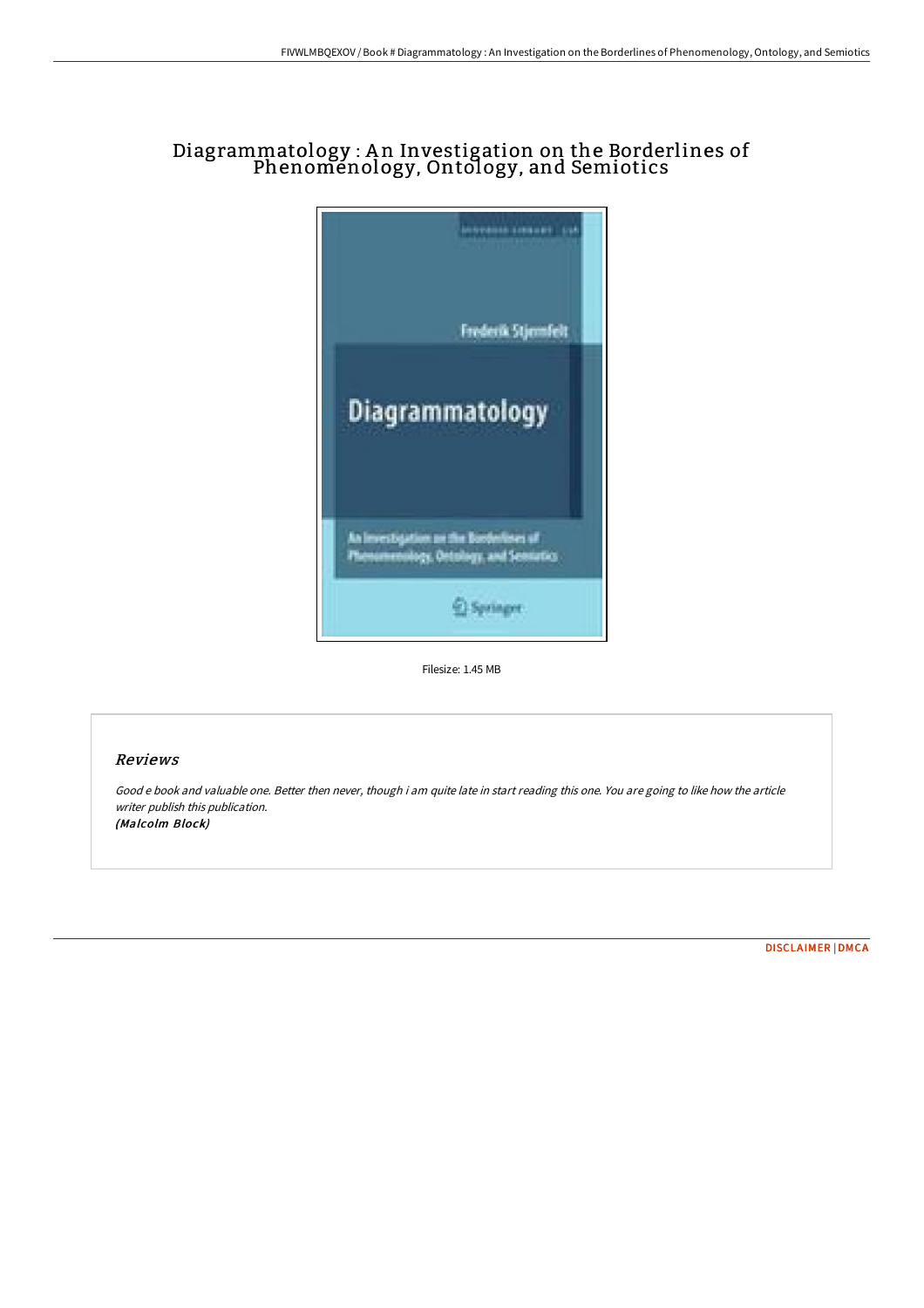### DIAGRAMMATOLOGY : AN INVESTIGATION ON THE BORDERLINES OF PHENOMENOLOGY, ONTOLOGY, AND SEMIOTICS



Springer-Verlag Gmbh Nov 2010, 2010. Taschenbuch. Condition: Neu. Neuware - Diagrammatology investigates the role of diagrams for thought and knowledge. Based on the general doctrine of diagrams in Charles Peirce's mature work, Diagrammatology claims diagrams to constitute a centerpiece of epistemology. The book reflects Peirce's work on the issue in Husserl's contemporanous doctrine of 'categorial intuition' and charts the many unnoticed similarities between Peircean semiotics and early Husserlian phenomenology. Diagrams, on a Peircean account, allow for observation and experimentation with ideal structures and objects and thus furnish the access to the synthetic a priori of the regional and formal ontology of the Husserlian tradition.The second part of the book focusses on three regional branches of semiotics: biosemiotics, picture analysis, and the theory of literature. Based on diagrammatology, these domains appear as accessible for a diagrammatological approach which leaves the traditional relativism and culturalism of semiotics behind and hence constitutes a realist semiotics Diagrams will never be the same. A fascinating and challenging tour through phenomenology, biology, Peirce's theory of signs and Ingarden's ontology of literature, all neatly tied together through the guiding thread of the diagrammatical. A veritable tour de force. Barry Smith, SUNY at Buffalo, U.S.A.With his meticulous scholarship, Frederik Stjernfelt shows that Peirce and Husserl were cultivating a broad and fertile common ground, which was largely neglected by both the analytic and the continental philosophers during the 20th century and which promises to be an exciting area of research in the 21st.John F. Sowa, Croton-on-Hudson, U.S.A. 522 pp. Englisch.

⊕ Read [Diagrammatology](http://techno-pub.tech/diagrammatology-an-investigation-on-the-borderli.html) : An Investigation on the Borderlines of Phenomenology, Ontology, and Semiotics Online  $\frac{1}{100}$ Download PDF [Diagrammatology](http://techno-pub.tech/diagrammatology-an-investigation-on-the-borderli.html) : An Investigation on the Borderlines of Phenomenology, Ontology, and Semiotics